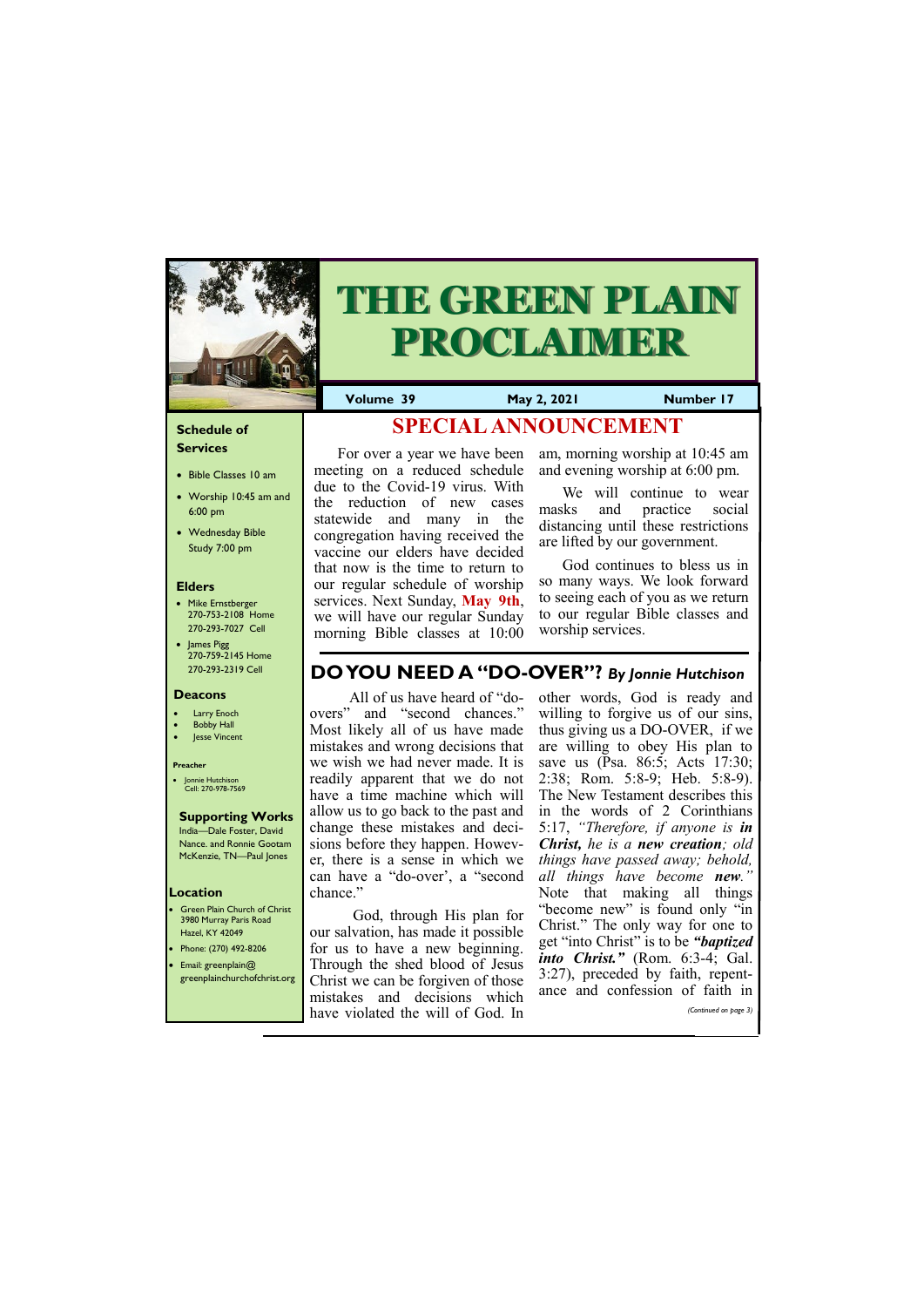#### NEWS AND NOTES

*REMEMBER IN PRAYER: Green Plain members*: Remember Faye Travis, Peggy Jarvis, Rex Enoch, Mary Crutchfield, Joanne Barnes, Maxine Pool, Hayes and Marjorie Grady, Jim Fielder, Griselda Adams, Larry Enoch, Carolyn Byars, and Mary and Jim Lowrie.

*Family and Friends:* Helen Tidwell, Jenne Pool, Teresa Tacker, Betty Pond, Bryan White, Meredith Enoch, Kenneth Mizell, Janice Canter, Andrea Phillips, Donald and Dorothy Cook, Sandra Cook Downs, Kevin Smith, Dale Pentecost, Jaime Aguavo, Jr., and Brett Wyatt. Please let us know of those who have improved or any one who needs to be added to this list.

- *RETURN TO REGULAR SERVICES SUNDAY MAY 9, 2021.*
- **PANTRY ITEMS May 2021: 2—Paper Towels; 9—Sweet Pickles 16—Canned Beets; 23—Creamed Corn; 30— Spaghetti.** Please bring any additional items you wish for the "blessing box" which is located next to the breezeway on the north side of the building.
- **May 2021 Anniversaries:** 16-Charles & Betty Enoch **Birthdays:** 19-Peyton Smith; 24- Charles Enoch; 27-Ann Thompson; 29-Mary Vincent. If we have left anyone out please let us know.
- **Study the Bible in Your Own Home.** Enroll in a Completely **Free Bible Correspondence Course.** Send your name, complete mailing address and phone number to: Green Plain church of Christ—3980 Murray Paris Road—Hazel, KY 42049 or enroll online at *http://greenplainchurchofchrist.org* or email *greenplain@greenplainchurchofchrist.org.*
- *HABITS ARE HARD TO BREAK!* Habits can be developed over a relatively short period of time, and, if we are not careful, we may allow ourselves to hold on to those habits that ought to be laid aside. As we return to our normal worship services, let's not allow the "habit" of meeting only once on Sunday to prevail. Our worship to God is too important to allow that to happen. Let us be thankful for every opportunity God gives us to worship and serve Him.

#### **Page 2**

#### **ONLINE SPIRITUAL RESOURCES Gospel Broadcasting Network https://gbntv.org/**

**World Video Bible School https://store.wvbs.org/wvbs-splashpage.html**

> **A Bible Answer https://abibleanswertv.org/**

> > **Good News Today http://gnttv.org/**



**In Search of the Lord's Way http://searchtv.org/**

### *TODAY'S SERMON*

## **"The Value of Your Soul"**

**"For what is a man profited, if he shall gain the whole world, and lose his own soul? Or what shall a man give in exchange for his soul?" Matt. 16:26**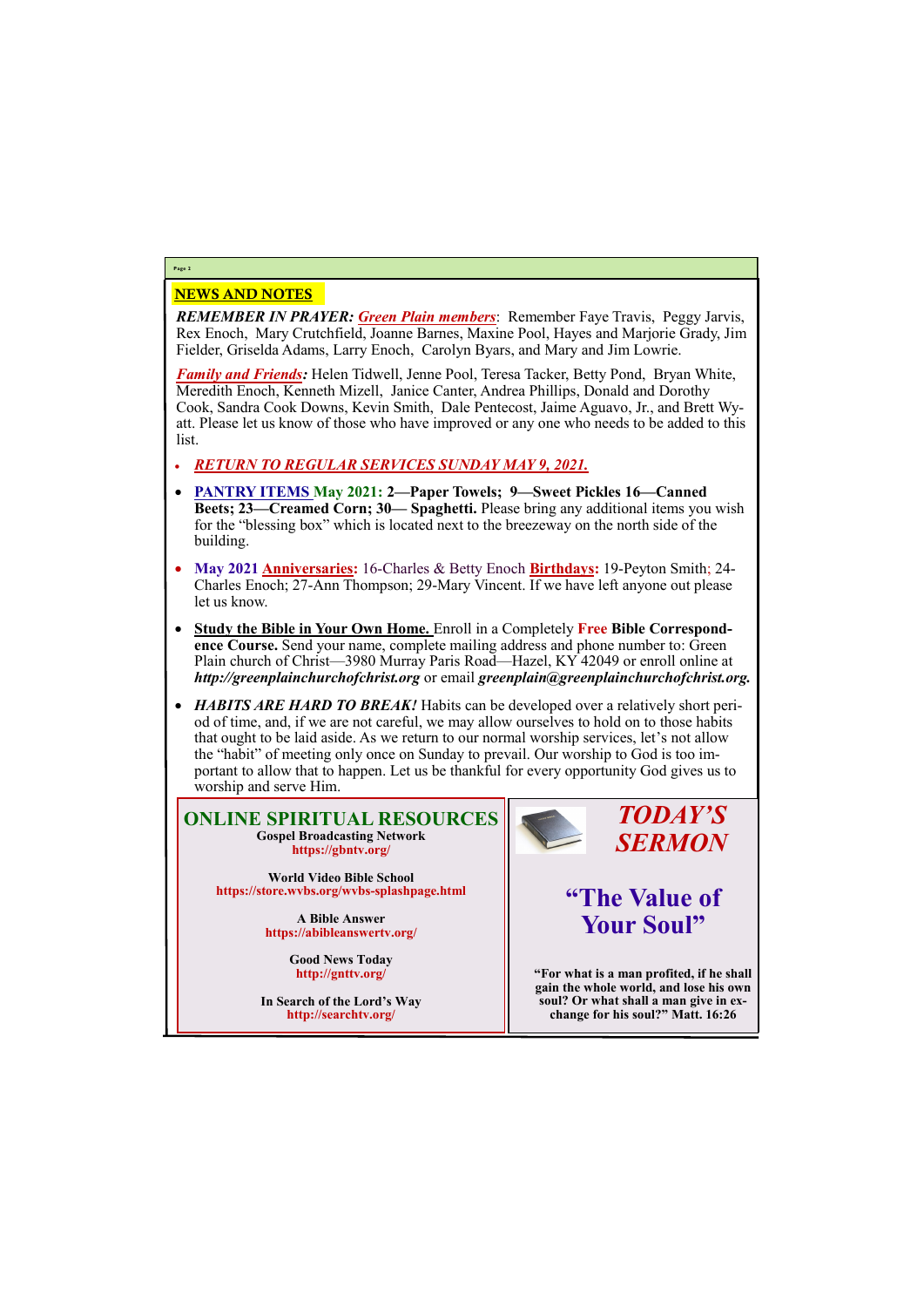**Page 3**

Christ (Mark 16:16; Acts 2:38; Rom. 10:9- 10). One who completes these steps of obedience is washed from his or her sins in the blood of Jesus (Acts 22:16) and is a "new creation" with a new direction and purpose in life, a new way of thinking and acting, and a new hope. This person has been granted a "do-over" by our gracious and loving heavenly Father!

But what if one has been baptized into Christ but then sins? Does God simply not hold that person accountable? No. The New Testament clearly teaches that once one is saved, he or she can sin so as to be lost. (Read the case of Simon—Acts 8:14ff). In addressing Christians, the inspired John wrote, *"If we say that we have no sin, we deceive ourselves, and the truth is not in us. if we confess our sins, He is faithful and just to forgive us our sins and to cleanse us from all unrighteousness"* (1 John 1:8-9). Yes, God grants "do-overs" to Christians who sin if they are willing to repent of their sins,

confess them to God and ask for His forgiveness.

Do you need a "do-over" dear reader? You do if you are outside of Christ for you are yet in your sins, separated from God and spiritually lost. You do if you are a Christian who has sinned and thereby returned to that old way of thinking and acting.

The word "oracles" in this verse appears three other times in the New Testament. In Acts 7:38, "the lively (living) oracles" refers to the Mosaic law. "The oracles of God" in Romans 3:2 speaks of all the written utterances of God through Old Testament writers. "The first principles of the oracles of God is used to indicate the entire substance of Bible doctrine in Hebrews 5:12. The

Consider this sobering truth—the Lord is coming again at a time unknown by any human (2 Thess.5:2-3). When He comes you and I and every other person will stand before Him to be judged and sentenced based upon *"the things done in the body... whether good or bad"* (2 Corinthians 5:10). At that point the eternal destiny of each of us will be permanently sealed and there will no longer be any "do-overs" for any of us.

We beg you, dear reader, do not let your present opportunity for a "do-over" pass you by. Act now while time and opportunity are on your side (2 Corinthians 6:2).

*(Continued from page 1)*

#### **THE "ORACLES OF GOD"** *By Garland Robinson*

First Peter 4:11 says, *"If any man speak, [let him speak] as the oracles of God; if any man minister, [let him do it] as of the ability which God giveth: that God in all things may be glorified through Jesus Christ, to whom be praise and dominion for ever and ever. Amen."* 

him speak as the oracles (utterances, word) of God.

The most powerful influence in all the world is the Word of God. It is God's power unto salvation (Rom. 1:16). Therefore, when we speak, we are commanded to speak the Word of God. We read in Titus 2:1, *"But speak thou the things which become sound doctrine."* 

|                                            | of Bloie doctrine in Hebrews 3.12. The have no authority but the word of God and |
|--------------------------------------------|----------------------------------------------------------------------------------|
| thought in 1 Peter 4:11 is that if any man |                                                                                  |
| (neuter: anyone, whomsoever) speaks, let   | (Continued on page 4)                                                            |
|                                            |                                                                                  |

The Old Testament prophet Micaiah said, *"As the Lord liveth, what the Lord saith unto me, that will I speak"* (1 Kings 22:14).Paul instructed Timothy to *"preach the word; be instant in season out of season; reprove, rebuke, exhort..."* (2 Tim. 4:2). We